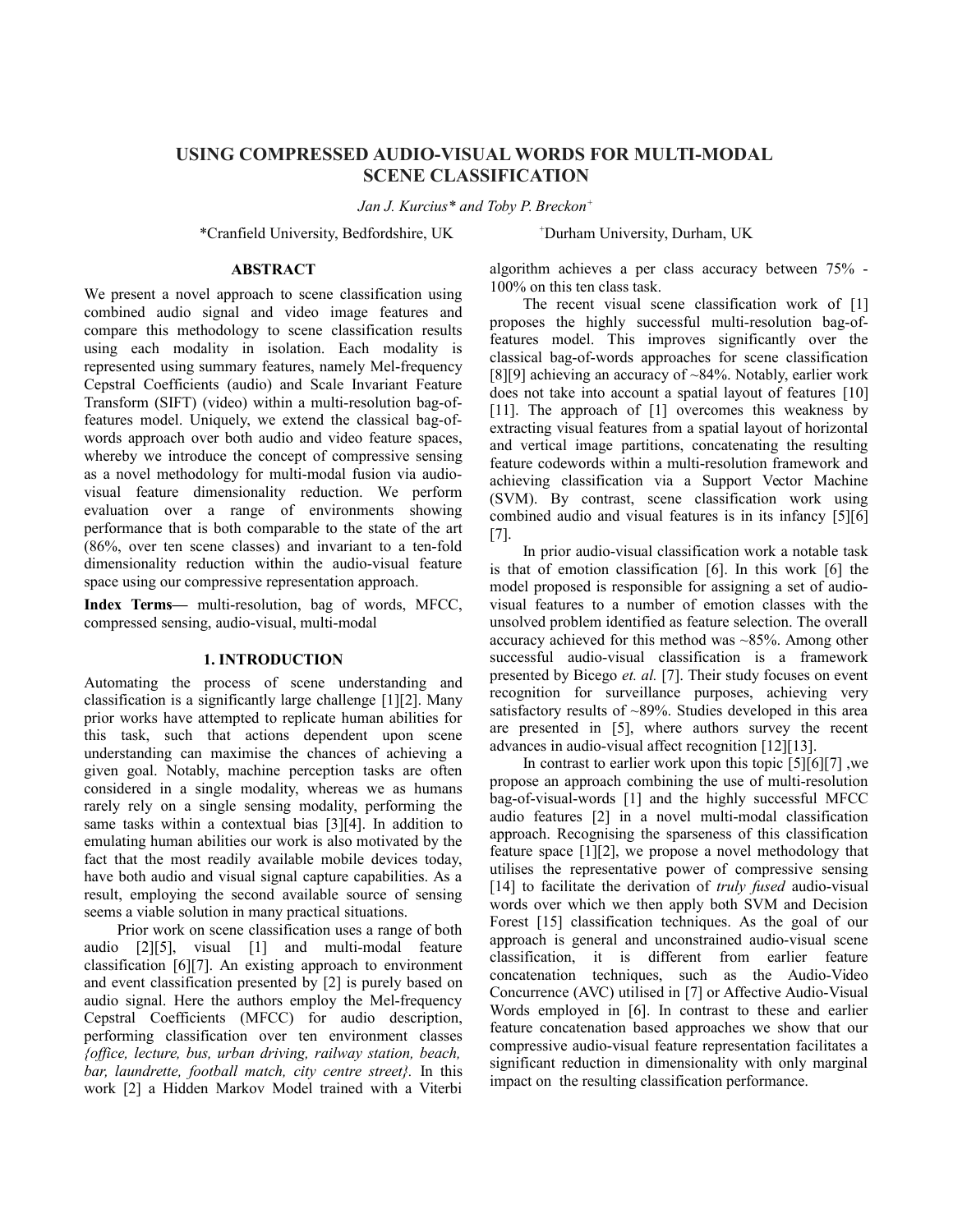# **2. AUDIO-VISUAL WORDS**

Within our proposed framework we firstly outline our audio and visual feature representations.

### **2.1 Visual Word Representation**

Our visual words are extracted from images using the seminal Scale-Invariant Feature Transform (SIFT) [16] to obtain feature descriptors applied within the multi-resolution bag-of-features technique of [1]. All images are preprocessed, prior to the SIFT feature extraction using the real-time saliency detection approach of [17]. This reduces overall scene complexity and aids the later derivation of a sparse visual scene representation.

In order to generate visual scene descriptors we first generate a vocabulary of visual codewords following the classical bag-of-visual-features approach. This is performed by first, sub-sampling each training image, over a given set, by a factor of two and performing dense SIFT feature extraction over an image pyramid (*depth = 3, sampling grid: 40x30*) [1]. In this work we use a training set of 1300 images to generate this fixed length vocabulary of codewords via *k*-means clustering [18].

Based on this visual vocabulary we then generate visual scene descriptors, based on SIFT features detected in horizontal and vertical partitions across the image following [1] (illustrated in Fig. 1). A visual codeword is created redundantly for each vertical and horizontal partition over multiple scales,  $s$  ( $s = 3$ ). For each level in this pyramid, the original image is partitioned into eight horizontal and vertical subregions for *s=1*, four subregions for *s=2* and two subregions for  $s=3$ , thus producing 28 image partitions in total (Fig. 1.). The visual codewords extracted from all of these partitions are then concatenated to produce our global *28k* dimension multi-resolution visual descriptor (Fig. 1).



Fig. 1. Contribution of each resolution image to the image representation In this work we consider the use of hard-assignment in visual word construction as it results most frequently in a sparse signal distribution within the codeword representation and this is known to be most suited to the compressive sensing derived feature combination approach which we employ (Section 2.3). Notably, our approach to visual descriptor construction differs from the original work of [1] in terms of classification methodology applied. Here, we intend to use global classification upon this image descriptor as opposed to independent classification, performed at each of pyramid resolution, as per [1].

### **2.2. Audio Word Representation**

We represent the audio signal utilising the widely used Melfrequency Cepstral Coefficients (MFCC) [19]. MFCC extraction is comprised over a number of basic steps. Firstly, the audio signal is divided into small, overlapping frames, with the approximate frame length of 20ms, allowing consideration of them as a periodic signal. Furthermore, in order to avoid spectral leakage caused via discontinuities at each end of the frame, we multiply an audio signal by a widely used Hamming window function [20]. Secondly, we compute the power spectrum of each windowed frame which results in short-time Fourier transform [21]. Subsequently, each frame is filtered in a Mel-frequency domain using a set of triangular, overlapping filters with a variable width increasing with frequency scale and thus reflecting human audio sensitivity [22]. Following this operation, the resulting energy values for frequencies within the same Mel-filterbank are summed, resulting in a set of *n* values, where *n* is a number of Mel-filterbanks. Subsequently, we calculate the discrete cosine transform over this set, treating it as a signal. Finally, the amplitude of the resulting spectrum creates a set of desired MFCC [23], equal in size to the number of Mel-filterbanks used. Our representation is based on the use of a significant training set of audio samples over which the MFCC sets associated to each extracted frame are clustered using *k*-means. The set of resulting clusters is then used as an audio-word vocabulary, akin to the visual-word vocabulary of Section 2.1, for describing unseen MFCC examples derived from frames associated with single audio sample.

# **2.3. Multi-modal Feature Representation**

The most significant challenge in multi-modal classification is a derivation an effective feature combination or fusion methodology. The simple concatenation of multi-modal feature representations is a commonplace [5][6]. By contrast, here we look to the use of a compressive sensing derived methodology [14][24] as an approach for the combinatorial mapping of a multi-modal feature space into a single compressed multi-dimensional representation. Prior work in compressive sensing [14] has shown that such a combination can be formed with minimal loss of the underlying information contained within the larger signal and this differs significantly from other dimensionality reduction schemes such as PCA or LDA [14].



**Fig. 2.** Multi-modal fusion via compressive sensing projection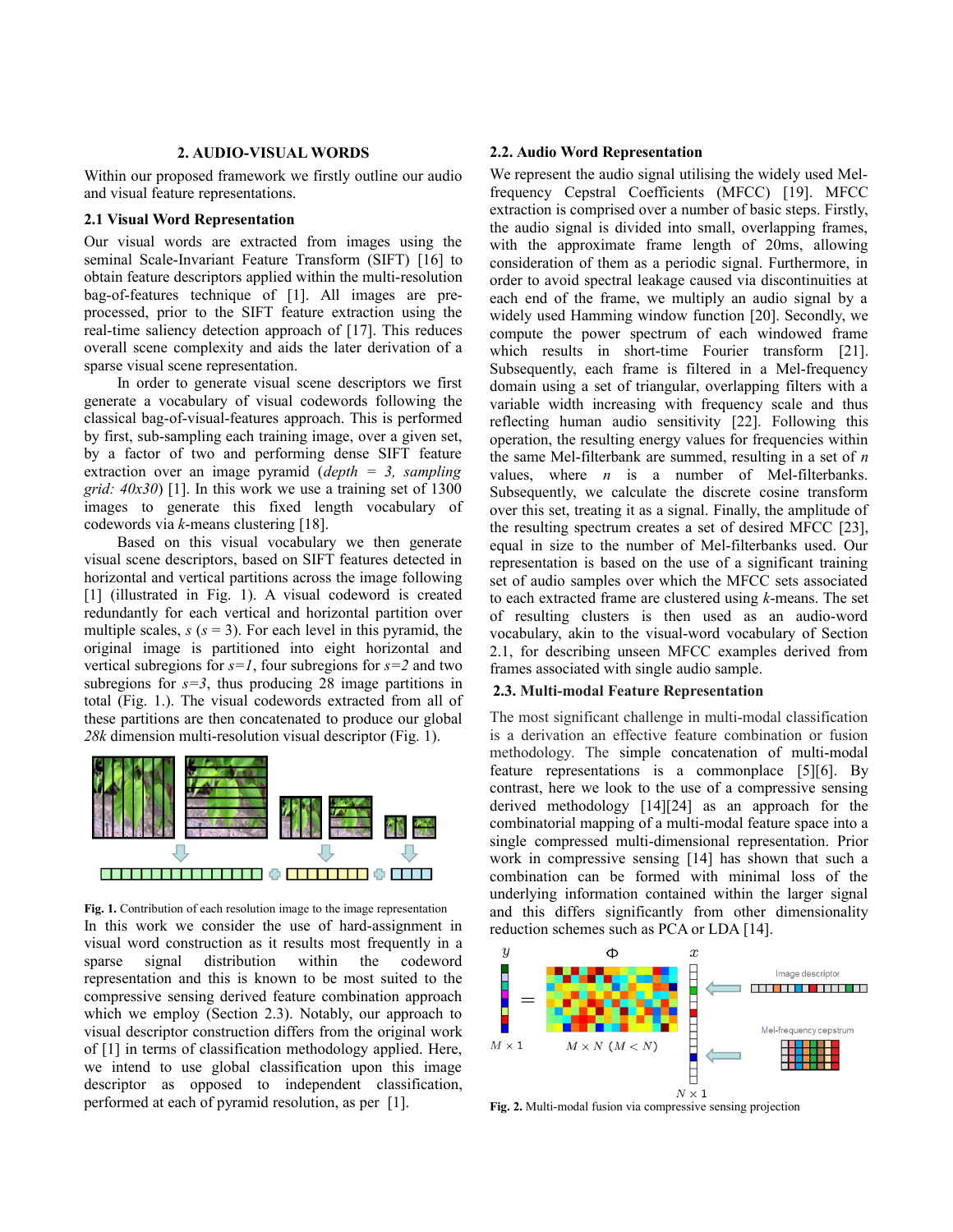The motivation for this approach comes from the fact that the resulting codeword representation in both modalities is significantly sparse. A compressive sensing methodology provides a solution for this issue, by multiplying the concatenated representations of image and audio training data samples by a random projection matrix [14]. This is illustrated in Fig. 2, where we can see the projection matrix of size *M x N*, where *N* is the length of the audio-visual sample representation, and *M* is the length of the resulting compressed audio-visual feature representation. This results in a compressed vector representation (*y*), which is in significantly lower dimension (*M*) and dense in nature [14].

### **3. CLASSIFICATION**

In this study classification is performed via Support Vector Machine utilising the Radial Basis Function (RBF) kernel [25] and Decision Forests [26]. SVM training is carried out using grid search over the kernel parameter space [27] and similarly Decision Forests are evaluated over a range of parameters (at most 100 trees, max. depth  $= 25$ , min. amount of samples per leaf node  $=$  5 and max. categories  $=$  15). The evaluation of each classification approach is determined using random sub-set based cross-validation over a set of  $2000$  samples (set size = 1000) [28]. Training data is generated from previously prepared audio-visual samples over a set of ten environment classes: *{university (outdoor), university (indoor), canteen, city centre, railway station, motorway, footpath, shopping centre, open-air market, bus}.* Furthermore, we evaluate the use of the standard, uncompressed feature-space for this environment classification task using the concatenated audio-visual descriptors (Section. 2.3) in their original dimension, *N*. Our evaluation is performed both with the proposed joint audiovisual feature representation (Section 2.3) and for comparison each of the uncompressed audio and visual feature representations separately (Sections 2.1 / 2.2).

All data samples have been collected using a *640 x 480* image resolution (MPEG-2 compression). The corresponding, synchronised audio signal is captured as a 16-bit uncompressed data (48 kHz sampling). Based on the data gathered, we generated four pairs of vocabularies with visual vocabularies containing *kv = {100, 400, 700, 1000}* words and with audio vocabulary size  $k_a = 28k_v$  (due to the image partitioning approach of Section 2.1). This results in audio and visual feature descriptors of the same dimension that contribute equally to same amount of vector elements to the concatenated audio-visual feature descriptor (dimensionality =  $28k_a + 28k_v = 56k_v$ ) prior to compression.

#### **4. RESULTS**

In our first experiment, we investigate the classification effectiveness for all four codebook pairs generated (*k<sup>v</sup> = {100, 400, 700, 1000}, ka* = 28*kv*) for audio-visual feature descriptor generation. Audio-visual feature fusion was performed using compressive sensing with *M=3000* as outlined (Section 2.3). For reference we perform the scene classification results using just the visual descriptor (Fig. 3) and audio descriptor (Fig. 4). The results of this are presented in Fig. 3/4 where we can see that classification via the SVM classifier maintains an overall accuracy between 84% to 87%, regardless of codebook size, outperforming the Decision Forest approach. The Decision Forest is clearly better suited to the examples that use shorter codebooks and this observation is present throughout Fig. 3/4. As we can see, the multi-modal scene classification using the combined and compressed audio-visual word descriptor (Fig. 5, *M* = *3000*) outperforms visual modality (Fig. 3) using the SVM classifier and performs very similarly to the performance of the uncompressed audio features (if not marginally outperforming them in some cases).



**Fig. 3.** Scene classification results using visual feature descriptors (uncompressed SIFT feature derived codeword, Section 2.1)



**Fig. 4.** Scene classification results using audio feature descriptors (uncompressed MFCC feature derived codeword, Section 2.2)



**Fig. 5.** Scene classification results using audio-visual feature descriptors (compressed audio-visual combined codeword, *M* = 3000)



**Fig. 6.** Classification results obtained using varying levels of combined audio-visual descriptor compression (*M*) (Section 2.3)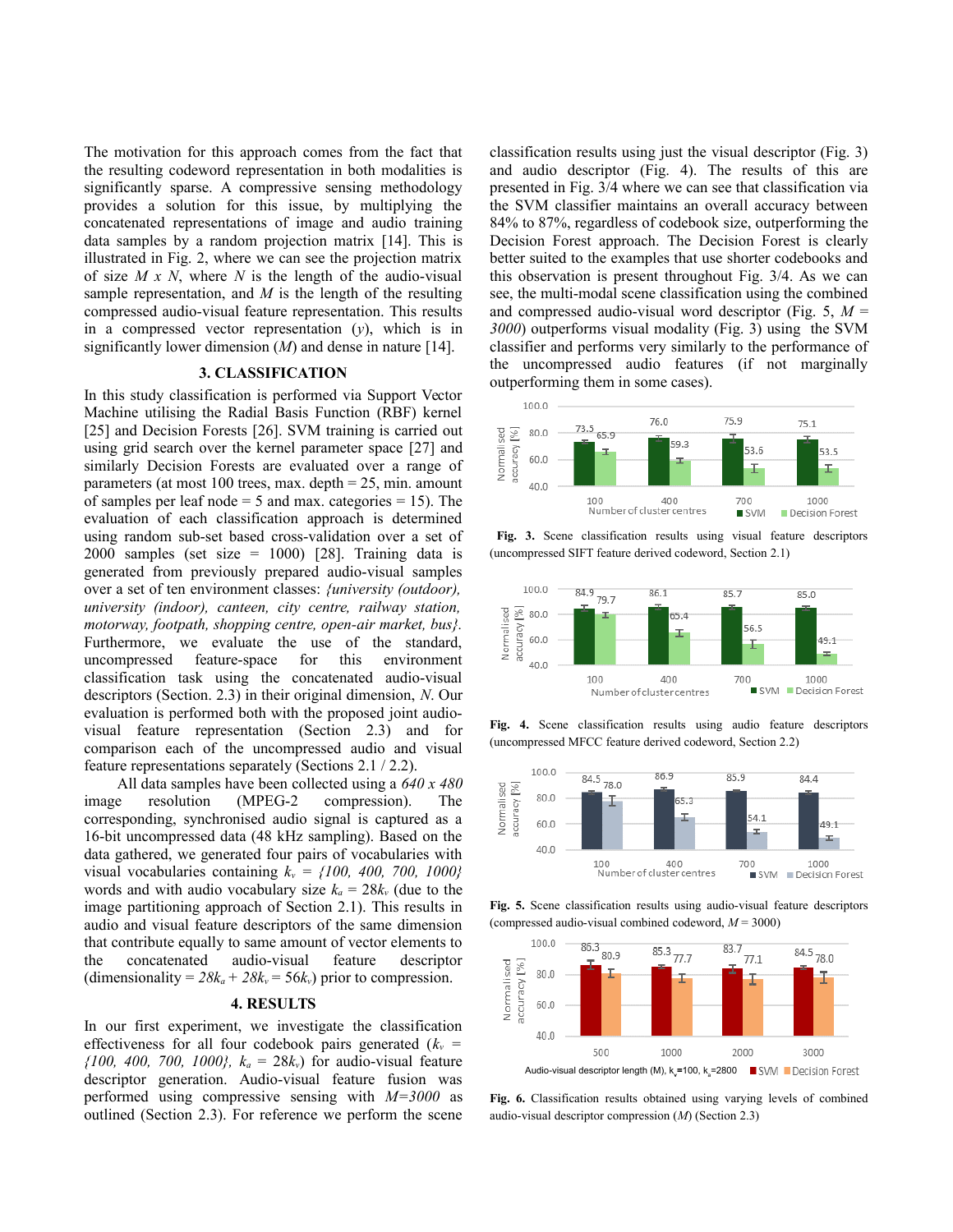From these results we can see that any negative impact on accuracy from using a compressed audio-visual bag-ofwords feature representation (Fig. 5) is marginal compared to uncompressed audio (Fig. 4) or non-existent uncompressed visual features (Fig. 5, which actually perform worse). Comparison of the visual feature case with and without visual saliency pre-processing (Section 2.1) resulted in an uniform drop in accuracy  $(\sim 5\%)$ , illustrating the importance of this step within the process.



**Fig. 7.** Confusion matrix for compressed audio-visual descriptor based classification using the SVM classifier  $(k_v = 400; M = 3000)$ .



**Fig. 8.** Confusion matrix for uncompressed audio-visual descriptor classification using the SVM classifier.

Furthermore, we perform a set of classification tests using a variable compression ratio, *M,* of the combined audio-visual descriptor (Fig, 6). As can be seen from the results from both of the classification approaches (Fig. 6), applying higher levels of compression (i.e.  $M \leq 3000$ ) does not adversely affect overall classification performance. On the contrary, we observe almost the best performance when using the highest compression level (*M=500*, SVM, normalised accuracy = 86.3%). This represents a dimensionality reduction from  $56k_v$  ( $k_v = 100$ ) to  $M=500$ (ten-fold) with only a marginal effect on classification performance (comparing Fig. 6 to Fig. 3/4). Comparable results are obtained for *M = 3000* across a variety of *k* values (number of clusters). Furthermore we observe a mild increase in classification performance as dimensionality reduction is increased (i.e.  $M$ ,  $3000 \rightarrow 500$  in Fig. 6). These results (Fig. 3 - Fig. 5) illustrate that the use of a combined yet compressed audio-visual descriptor (Fig. 5) has marginal impact on effective scene classification compared to the use of either visual or audio feature descriptors in isolation. Moreover, the average accuracy achieved when using uncompressed features (84.2%, over all values of  $k$ ) is  $2\%$ lower than the best result achieved using compressed data  $(86.3\%, M = 500, \text{ SVM}, \text{Fig. 6})$ . The negligible effect on classification observed despite the significant reduction in dimensionality leads to a notable gain in computational performance and bandwidth/storage requirements of classification models (Fig.  $3 - Fig. 6$ ).

Additionally, we examine the per class accuracy via the use of confusion matrices presented in Fig. 7 / Fig. 8. Here we can see that the accuracy across the environment classes varies significantly. Using compressed audio-visual descriptors (Fig. 7), we see that all of the classes score above 60% successful detection whereas when using uncompressed audio-visual descriptors have two weak classes (*city centre, university outside*) scoring below 60% (Fig. 8). This indicates the potentially stronger discriminative power of the compressed audio-visual feature representation which impacts upon marginal classification cases. Future work will investigate this in greater detail.

### **5. CONCLUSIONS**

We present a unique approach for audio-visual environment sensing combing state-of-the art methods for both audio and visual feature extraction (multi-resolution bag-of-features model, Mel-frequency Cepstral Coefficients (MFCC) [2] [21]) via a novel multi-modal fusion technique inspired by compressive sensing.

Our evaluation shows marginal impact on classification performance despite a ten-fold reduction in the original audio-visual feature space dimensionality.

 Moreover, we have shown that classical bag-of-words approach can be successfully employed for MFCC feature representation in addition to conventional visual descriptors. Our evaluation has shown that this concept produces successful environmental classification with an accuracy comparable to the state of the  $(\sim86\%)$  [6][7] that outperforms either of the audio or visual modality in isolation in some cases.

This performance is achieved within a significantly lower dimensional space of audio-visual descriptors and thus at a lower computational cost. Future work will consider a more in-depth investigation of chosen MFCC within a given audio frame as extending MFCC feature set can notably increase classification accuracy [19].